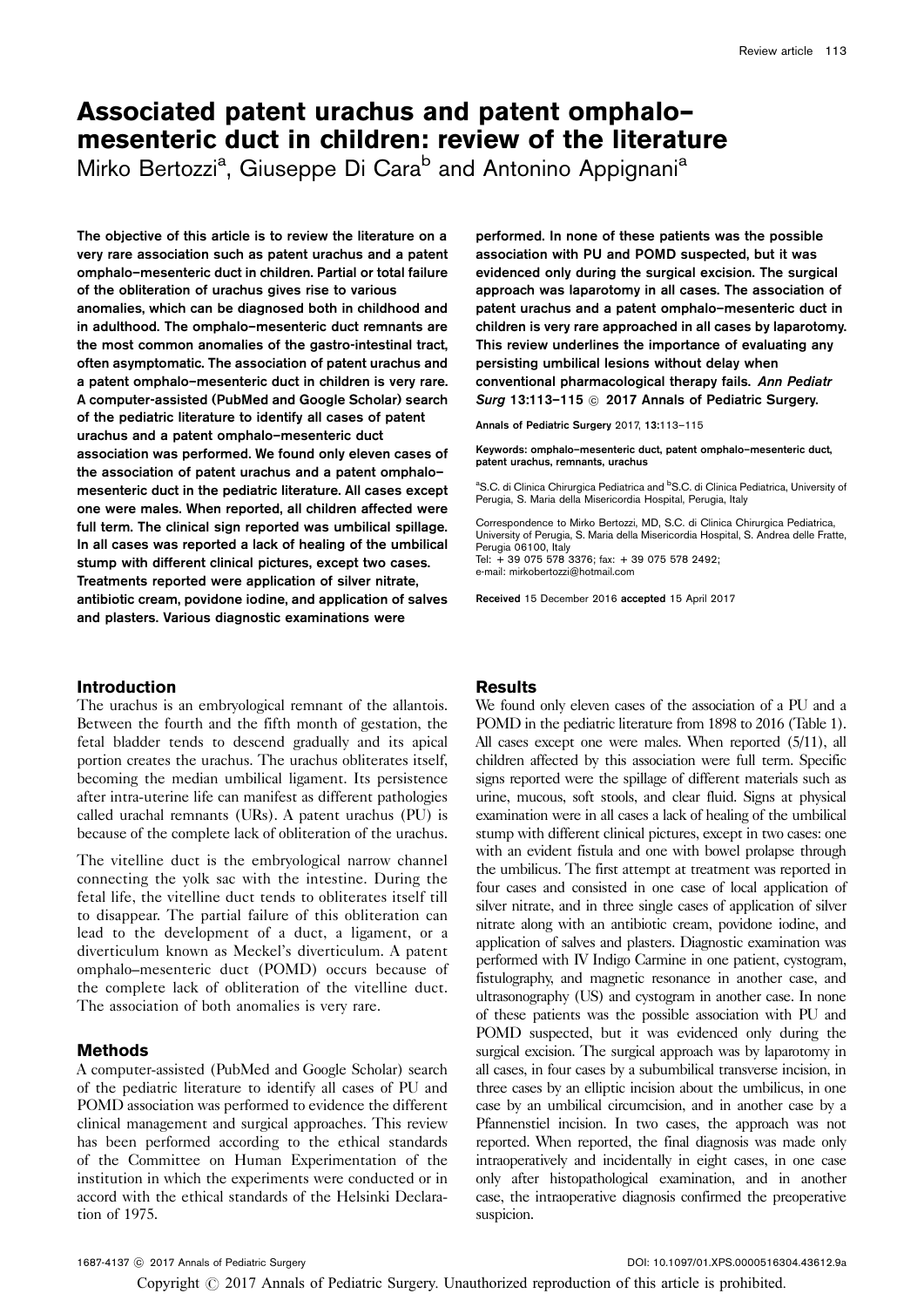| Patient<br>nos | References                      | Age                      | Sex | Gestational<br>age | First attempt<br>treatment                | Signs at physical<br>examination                                                         | Specific<br>signs                                                | Examinations                            | Preoperative<br>diagnosis                            | Surgical<br>approach                           | Diagnosis of PU<br>associated with<br><b>POMD</b>                                               |
|----------------|---------------------------------|--------------------------|-----|--------------------|-------------------------------------------|------------------------------------------------------------------------------------------|------------------------------------------------------------------|-----------------------------------------|------------------------------------------------------|------------------------------------------------|-------------------------------------------------------------------------------------------------|
| 1              | Lexer <sub>1</sub>              | 1.5<br>years             | M   |                    | Salves and<br>plasters                    | Umbilical fistula<br>in previuos<br>umbilical reddish<br>tumur                           | Umbilical<br>spillage of<br>urine                                | None                                    | PU                                                   |                                                | Histopathologica                                                                                |
| $\overline{2}$ | Cullen <sub>2</sub>             | 14<br>months             | M   |                    |                                           | <b>Umbilical</b><br>bleeding                                                             | Umbilical<br>spillage of<br>feces and<br>urine                   |                                         |                                                      | Elliptic<br>incision<br>about the<br>umbilicus | Incidental<br>intraoperative                                                                    |
| 3              | Davis and<br>Niehaus 3          | 1 year                   | M   |                    | Silver<br>nitrate                         | Elevated<br>umbilical pouch<br>covered with red<br>mucous<br>membrane and<br>bled easily | Umbilical<br>spillage of<br>feces and<br>urine                   | None                                    |                                                      | Elliptic<br>incision<br>about the<br>umbilicus | Incidental<br>intraoperative<br>after bleeding<br>of cut of<br>omphalo-<br>mesenteric<br>artery |
| 4              | Nerdrum 4                       | 17<br>days               | M   | Full term          |                                           | Nonhealing navel<br>flesh-colored<br>tumor protruding<br>from the umbilical<br>opening   |                                                                  | None                                    | Omphalocele/<br><b>OMD</b>                           | Umbilical<br>circumcision                      | Incidental<br>intraoperative                                                                    |
| 5              | Griffit et al. 5                | $\mathbf{1}$<br>month    | M   | Full term          |                                           | Umbilical<br>granuloma                                                                   | Umbilical<br>spillage of<br>liquid,<br>mucus, and<br>soft stools |                                         |                                                      | Elliptic<br>incision<br>about the<br>umbilicus | Incidental<br>intraoperative                                                                    |
| 6              | Alessandrini<br>and<br>Derlon 6 |                          | M   |                    |                                           |                                                                                          |                                                                  | None                                    |                                                      |                                                |                                                                                                 |
| 7              | Fujiwara<br>et al. 7            | 8<br>months              | M   | Full term          | Povidone<br>iodine                        | <b>Umbilical</b><br>granuloma                                                            | Umbilical<br>spillage of<br>mucus and<br>yellow<br>liquid        | IV Indigo<br>Carmine                    | PU                                                   | Pfannenstiel<br>incision                       | Incidental<br>intraoperative                                                                    |
| 8              | Lizerbram<br>et al. 8           | 6 days                   | M   |                    |                                           |                                                                                          | Umbilical<br>spillage of<br>yellow fluid                         | Cystogram<br>Fistulography<br><b>MR</b> | Suspected<br>association of<br>PU and<br><b>POMD</b> | Sub-umbilical<br>transverse<br>incision        | Confirmed<br>intraoperatively                                                                   |
| 9              | Sharma et al. 9                 | 21<br>days               | F   | Full term          |                                           | intestine<br>prolapsing<br>through the<br>umbilicus                                      | Previous<br>reported<br>spillage of<br>feces and<br>clear fluids | None                                    | <b>POMD</b>                                          | Subumbilical<br>transverse<br>incision         | Incidental<br>intraoperative                                                                    |
| 10             | Chawada and<br>Ghavghave 10     | 6<br>weeks               | M   | Full term          |                                           | Swelling on the<br>umbilical region                                                      | Previous<br>reported<br>spillage of<br>feces and<br>clear fluids | None                                    | POMD                                                 | Subumbilical<br>transverse<br>incision         | Incidental<br>intraoperative                                                                    |
| 11             | Gupta<br>et al. 11              | $\overline{2}$<br>months | M   |                    | Antibiotic<br>cream and<br>silver nitrate | umbilical<br>induration                                                                  | Serous<br>umbilical<br>spillage                                  | US,<br>cystogram                        | Urachal<br>anomaly                                   | Sub-umbilical<br>transverse<br>incision        | Incidental<br>intraoperative                                                                    |

#### <span id="page-1-0"></span>Table 1 Cases of associated patent urachus and patent omphalo–mesenteric duct reported in the literature

F, female; M, male; MR, magnetic resonance; OMD, omphalo–mesenteric duct; POMD, patent omphalo–mesenteric duct; PU, patent urachus; US, ultrasound.

# **Discussion**

Partial or total failure of the obliteration of urachus gives rise to various anomalies, which can be diagnosed both in childhood than in adulthood. The incidence of these anomalies was one to two in 10 000 deliveries [\[12\]](#page-2-0). URs can manifest as PU, urachal cysts, urachal sinus, and bladder diverticulum.

Omphalo–mesenteric duct remnants are the most common anomalies of the gastrointestinal tract, often symptomatic [\[13](#page-2-0)]. These anomalies may range from POMD to the most common Meckel's diverticulum.

Omphalo–mesenteric duct malformations may become symptomatic at any age [\[14](#page-2-0)] and common symptoms include abdominal pain, intestinal bleeding, intestinal obstruction, umbilical drainage, and umbilical hernia. Infections and tumors are the two main complications of urachal anomalies: in the first case, the drainage of infectious fluids can take place in the bladder, umbilicus, or both [\[15\]](#page-2-0).

Urachal tumors may either be benign or malignant. Urachal carcinomas are typically silent because of their extraperitoneal location and therefore most of the patients present at diagnosis local invasion and/or metastasis detected by US and computed tomography.

Patients without epithelialization of URs appear to have a low risk of malignant transformation. Copp et al. [\[16\]](#page-2-0) analyzed the specimens of 29 URs excised in children to predict a possible presence of epithelium before the removal. Unfortunately, they concluded that it is not possible to predict which patients have epithelialized URs with only radiological images or symptomatology.

Nowadays, as a first attempt, the diagnosis of URs is made on the basis of US. Nevertheless, computed tomography is often the preferred method for a definitive diagnosis as reported by Widni et al  $[17]$ , affirming that the US in the diagnosis of URs lacks accuracy in distinguishing true negatives from false positives.